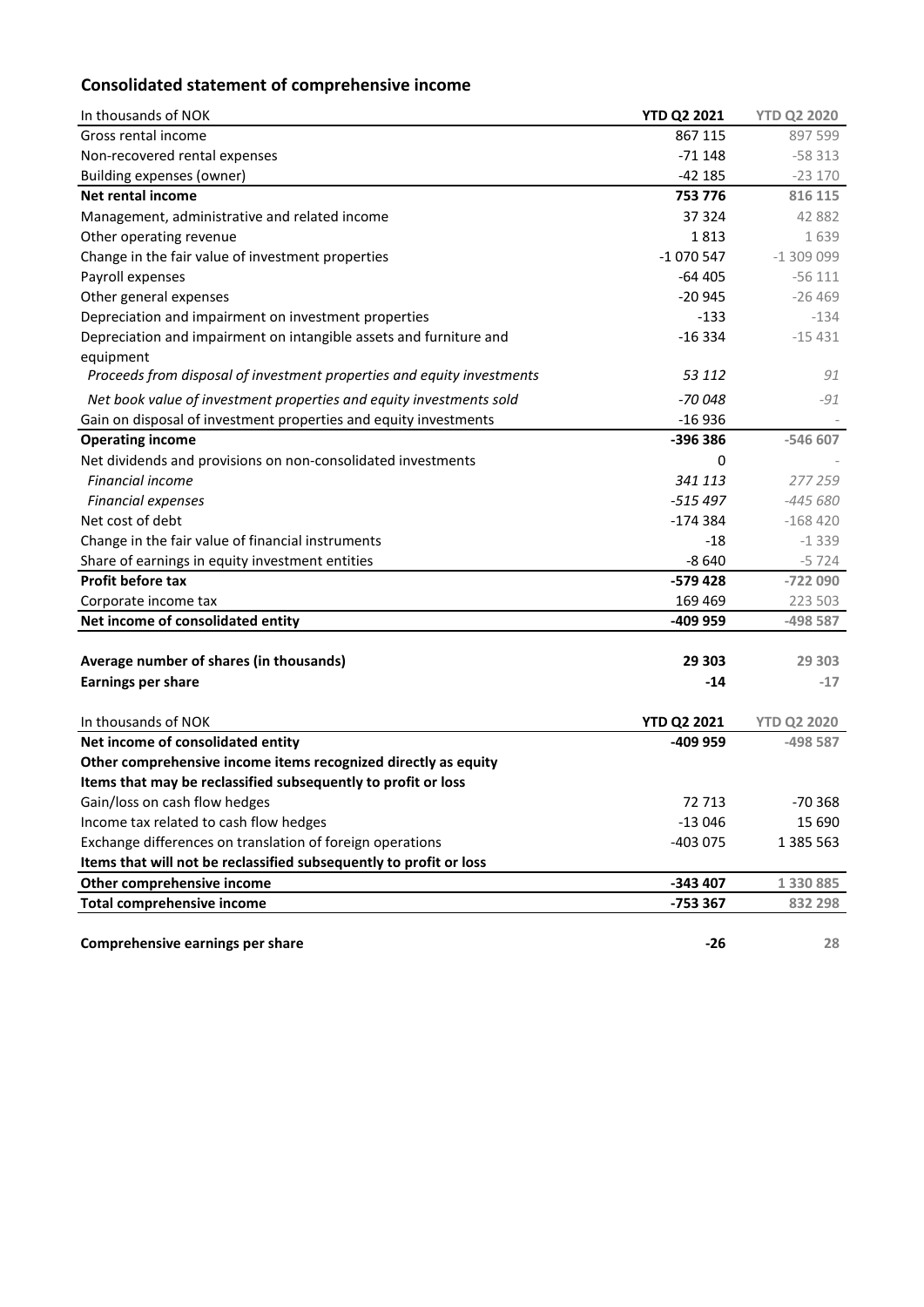### **Consolidated statement of financial position**

| In thousands of NOK                                     | 30/06/2021  | 30/06/2020 |
|---------------------------------------------------------|-------------|------------|
| Goodwill                                                | 348 425     | 348 425    |
| Intangible assets                                       | 26 949      | 40 494     |
| Furniture and equipment and work in progress            | 20 3 64     | 27 974     |
| Investment properties and properties under construction | 30 682 849  | 37 843 976 |
| Equity method securities                                | 1779381     | 1787894    |
| Other non-current assets                                | 5447        | 5 601      |
| Non-current derivatives                                 | 29 0 34     | 9871       |
| Deferred tax assets                                     | 152 348     | 150 206    |
| <b>NON-CURRENT ASSETS</b>                               | 33 044 798  | 40 214 442 |
| Investment properties held for sale                     | 4 167 413   |            |
| Trade accounts receivables                              | 142 786     | 242 630    |
| Other receivables                                       | 227478      | 271 199    |
| <b>Current derivatives</b>                              | 255         | 227        |
| Cash and cash equivalents                               | 382 307     | 418 396    |
| <b>CURRENT ASSETS</b>                                   | 4920239     | 932 451    |
| <b>TOTAL ASSETS</b>                                     | 37 965 037  | 41 146 893 |
| Share capital                                           | 73 259      | 73 259     |
| Additional paid-in capital                              | 4 0 28 5 84 | 4 028 584  |
| <b>Consolidated reserves</b>                            | 15 775 759  | 18 131 970 |
| <b>Hedging reserves</b>                                 | -9 840      | $-107854$  |
| Other consolidated reserves                             | 15 785 598  | 18 239 824 |
| Consolidated earnings                                   | -409 959    | -498 588   |
| <b>SHAREHOLDERS' EQUITY</b>                             | 19 467 642  | 21 735 225 |
| Non-current financial liabilities                       | 10 004 364  | 11 359 909 |
| Non-current derivatives                                 | 48 5 60     | 147 607    |
| Security deposits and guarantees                        | 122 427     | 133 585    |
| Deferred tax liabilities                                | 4 675 704   | 5 071 773  |
| <b>NON-CURRENT LIABILITIES</b>                          | 14 851 055  | 16 712 874 |
| <b>Current financial liabilities</b>                    | 2923701     | 1951612    |
| <b>Bank facilities</b>                                  | 324 024     | 125 054    |
| Trade payables                                          | 67962       | 262 639    |
| Other liabilities                                       | 266 986     | 125 330    |
| Social and tax liabilities                              | 63 666      | 234 159    |
| <b>CURRENT LIABILITIES</b>                              | 3 646 340   | 2 698 794  |
| TOTAL SHAREHOLDERS' EQUITY AND LIABILITIES              | 37 965 037  | 41 146 893 |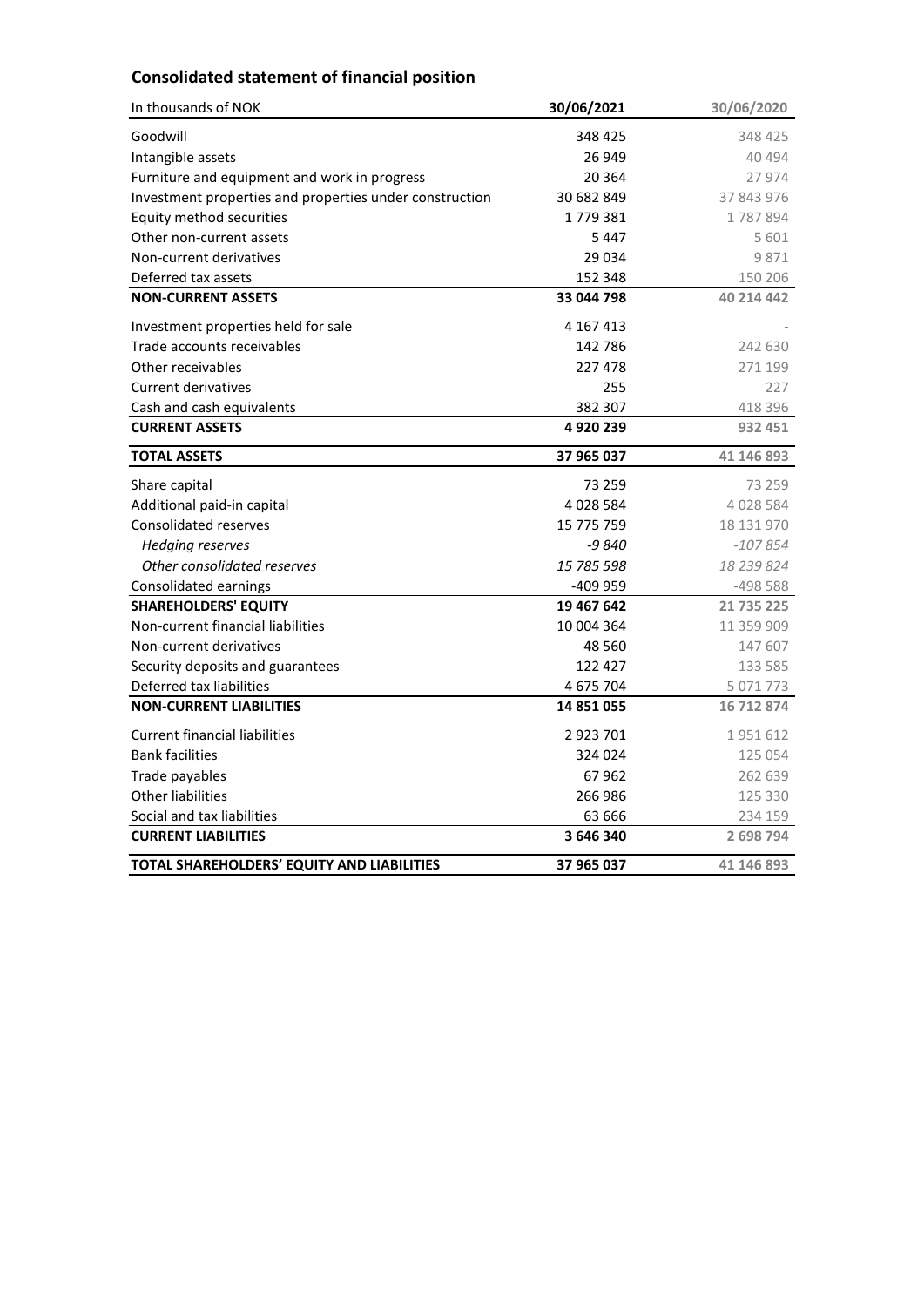## **Consolidated statement of cash flows**

| In thousands of NOK                                                                           | <b>YTD Q2 2021</b> | <b>YTD Q2 2020</b> |
|-----------------------------------------------------------------------------------------------|--------------------|--------------------|
| Net income of consolidated entity                                                             | $-409960$          | $-498587$          |
| Depreciation and impairment investment properties, intangible assets, furniture and equipment | 16 4 67            | 15 5 5 5           |
|                                                                                               |                    |                    |
| Change in the fair value of investment properties                                             | 1070547            | 1 309 099          |
| Capital gains and losses on asset disposals net of taxes and deferred taxes                   | 16 9 36            | $-12$              |
| Income taxes                                                                                  | $-169469$          | $-223503$          |
| Share of earnings in equity method investees                                                  | 8640               | 5724               |
| Reclassification of financial interests and other items                                       | 143 500            | 153 573            |
| Paid taxes                                                                                    | $-2130$            | $-1741$            |
| Change in operating working capital                                                           | $-456620$          | $-37450$           |
| Net cash flow from operating activities                                                       | 217911             | 722 658            |
| Proceeds from sale of investment properties                                                   | 9481               | 91                 |
| Proceeds from sale of other fixed assets                                                      |                    |                    |
| Proceeds from disposal of subsidiaries (net of cash disposed)                                 | 39 676             |                    |
| Acquisitions of investment properties                                                         | $-17505$           | $-5104$            |
| Payments in respect of construction work in progress                                          | $-80654$           | $-214631$          |
| Acquisitions of other fixed assets                                                            | $-9230$            | $-6592$            |
| Movement of loans and advance payments granted and other investments                          | 111 050            | 39                 |
| Net cash flow from investing activities                                                       | 52 818             | $-226$ 197         |
| Dividends and group contributions paid to the parent company's shareholders                   | $-85500$           | $-383625$          |
| New loans, borrowings and hedging instruments                                                 | 1 520 000          | 1 275 093          |
| Repayment of loans, borrowings and hedging instruments                                        | $-1586956$         | $-1372256$         |
| Interest paid                                                                                 | $-133679$          | $-121767$          |
| Other cash flows related to financing activities                                              | $-939$             | $-10936$           |
| Net cash flow from financing activities                                                       | $-287075$          | $-613491$          |
| Net changes in cash                                                                           | $-16346$           | $-117030$          |
| Cash at the start of the period                                                               | 111 126            | 363 257            |
| Effect of foreign exchange differences                                                        | $-36497$           | 47 115             |
| Cash at the end of the period                                                                 | 58 283             | 293 341            |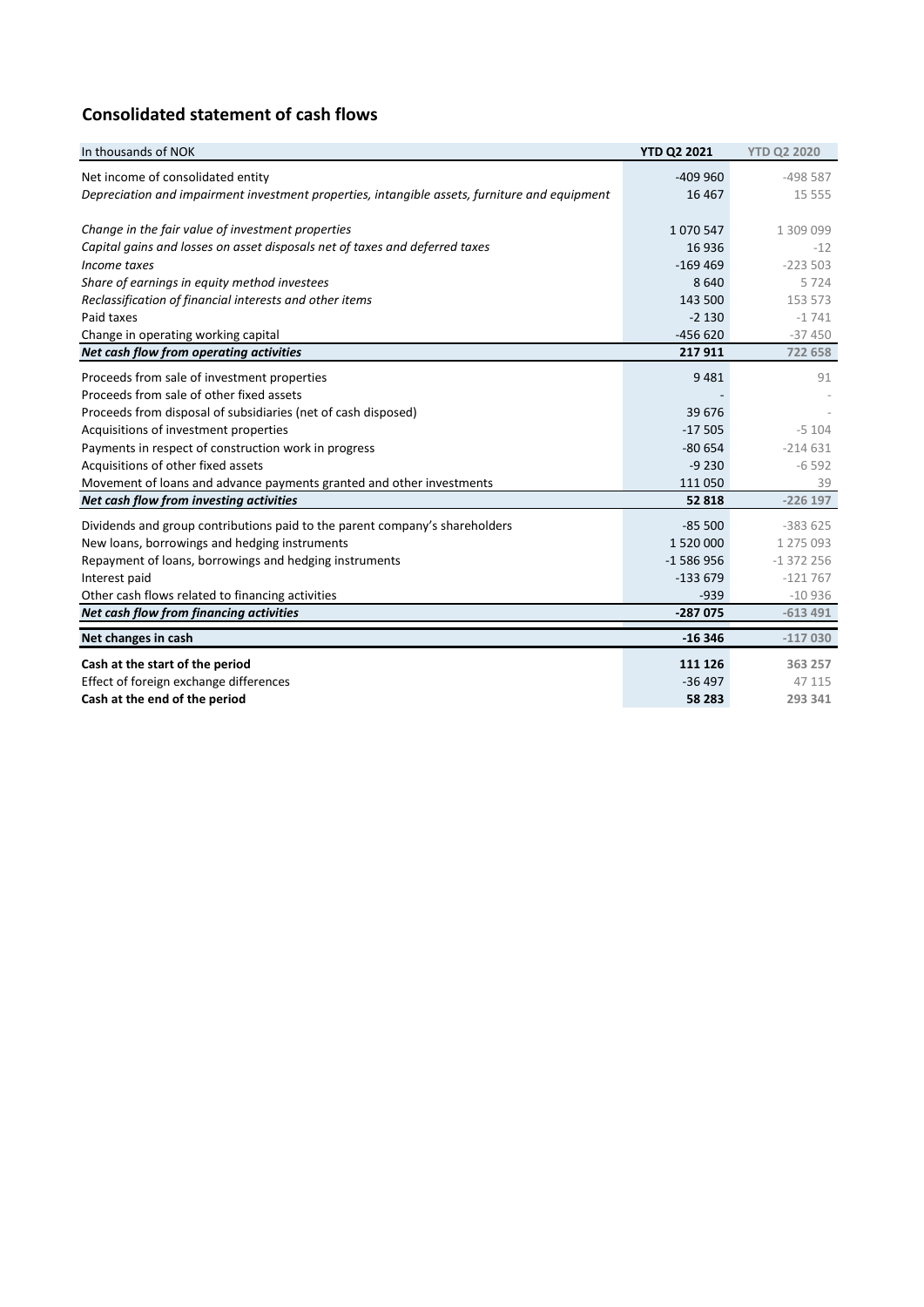# **Consolidated statement of changes in equity**

| 31/12/2020                                                |         |                          |                |                      |                     |                     |                     |
|-----------------------------------------------------------|---------|--------------------------|----------------|----------------------|---------------------|---------------------|---------------------|
| In thousands of NOK                                       |         | Share Additional paid-in | <b>Hedging</b> | <b>FX conversion</b> | Consolidated        | <b>Consolidated</b> | <b>Total Equity</b> |
|                                                           | capital | capital                  | reserves       | reserves             | reserves            | earnings            |                     |
| <b>Opening statement</b>                                  | 73 259  | 4 028 584                | $-53176$       | 1 1 5 4 5 7 9        | 15 351 258          | 732 048             | 21 286 552          |
| Reclassification of last year's net income                |         |                          |                |                      | 732 048             | $-732048$           |                     |
| Net income for the period                                 |         |                          |                |                      |                     | $-664$ 141          | $-664$ 141          |
| Net income of consolidated entity                         |         |                          |                |                      | 732 048             | -1 396 189          | $-664$ 141          |
| Income from cash-flow hedging net after tax               |         |                          | $-16331$       |                      |                     |                     | $-16331$            |
| Exchange differences on translation of foreign operations |         |                          |                | 1 2 3 5 9 5 0        |                     |                     | 1 235 950           |
| Other comprehensive income                                | $\sim$  | $\blacksquare$           | $-16331$       | 1 235 950            | $\sim$              |                     | 1 2 1 9 6 1 9       |
| <b>Group contribution</b>                                 |         |                          |                |                      | -383 625            |                     | $-383625$           |
| Dividends paid                                            |         |                          |                |                      | -875 500            |                     | $-875500$           |
| <b>Other Movements</b>                                    |         |                          |                |                      | $-105$              |                     | $-104$              |
| <b>Closing statement</b>                                  | 73 259  | 4 028 584                | $-69507$       | 2 390 530            | 14 824 078          | $-664$ 141          | 20 582 803          |
|                                                           |         |                          |                |                      |                     |                     |                     |
| 30/06/2021<br>In thousands of NOK                         |         | Share Additional paid-in | <b>Hedging</b> | <b>FX conversion</b> | <b>Consolidated</b> | <b>Consolidated</b> | Equity, group       |
|                                                           | capital | capital                  | reserves       | reserves             | reserves            | earnings            | share               |
|                                                           |         |                          |                |                      |                     |                     |                     |
| <b>Opening statement</b>                                  | 73 259  | 4 028 584                | $-69507$       | 2 390 530            | 14 824 078          | $-664$ 141          | 20 582 803          |
| Reclassification of last year's net income                |         |                          |                |                      | $-664$ 141          | 664 141             |                     |
| Net income for the period                                 |         |                          |                |                      |                     | $-409959$           | -409 959            |
| Net income of consolidated entity                         |         |                          |                |                      | $-664$ 141          | 254 181             | -409 959            |
| Income from cash-flow hedging net after tax               |         |                          | 59 668         |                      |                     |                     | 59 668              |
| Exchange differences on translation of foreign operations |         |                          |                | -455 380             |                     | 52 305              | $-403075$           |
| Other comprehensive income                                |         | $\overline{\phantom{a}}$ | 59 668         | -455 380             |                     | 52 305              | $-343407$           |
| <b>Group contribution</b>                                 |         |                          |                |                      | $-224012$           |                     | $-224012$           |
| Dividends paid                                            |         |                          |                |                      | -85 500             |                     | $-85500$            |
| <b>Other Movements</b>                                    |         |                          |                | $-1616$              | 1640                | $-52305$            | $-52281$            |
| <b>Closing statement</b>                                  | 73 259  | 4 028 584                | $-9840$        | 1933534              | 13 852 064          | -409 959            | 19 467 642          |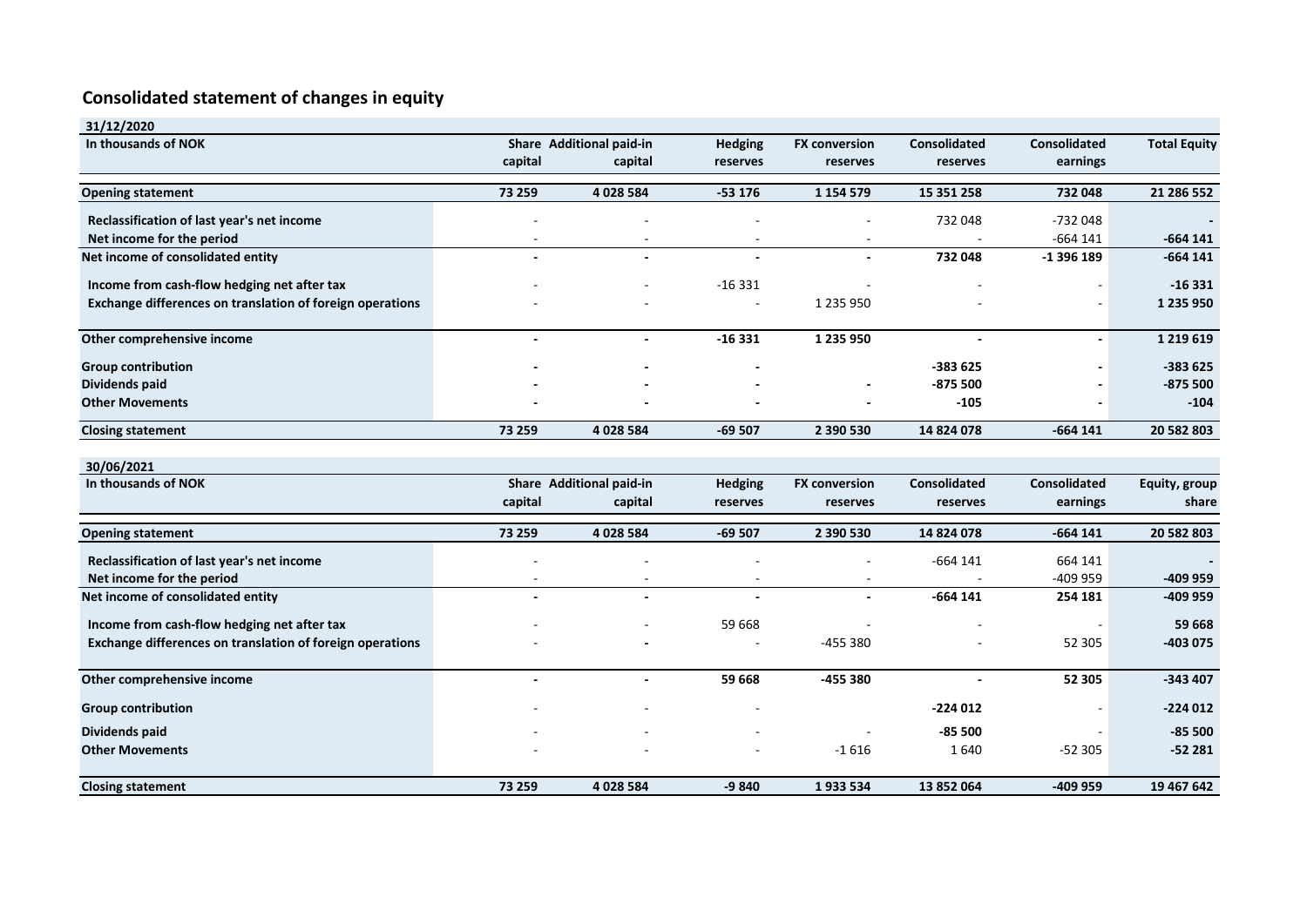#### **Segment information**

Steen & Strøm is a Scandinavian shopping center company, with 18 leading centers located in the most attractive marketplaces in Denmark, Norway, and Sweden.

For management purposes, the Group is structured into operating segments which are geographic regions. There are in total three operating segments. These three operating segments are structured as follows:

- Denmark
- Norway
- Sweden

The management team monitors the operating results of each business segment independently as a basis for segment decision-making and performance evaluation. Group financial policy (including the impact of financial income and expenses), corporate activities and tax result calculation are handled at

| <b>YTD Q2 2021</b>                                                           | Segment income statement |           |           |              |
|------------------------------------------------------------------------------|--------------------------|-----------|-----------|--------------|
| In thousands of NOK                                                          | <b>Denmark</b>           | Norway    | Sweden    | <b>Total</b> |
| Gross rental income                                                          | 255 047                  | 339 918   | 272 150   | 867 115      |
| Land expenses (real estate)                                                  | -5                       |           |           | -5           |
| Non-recovered rental expenses                                                | $-24717$                 | $-22264$  | $-24167$  | $-71148$     |
| Building expenses (owner)                                                    | $-24136$                 | 2957      | $-21006$  | $-42185$     |
| Net rental income                                                            | 206 189                  | 320 611   | 226 977   | 753 776      |
| Management, administrative and related income                                | 7921                     | 17516     | 11887     | 37 324       |
| Other operating revenue                                                      | 116                      | 1 2 3 1   | 466       | 1813         |
| Change in the fair value of investment properties                            | $-133612$                | $-640663$ | $-296272$ | $-1070547$   |
| Payroll expenses                                                             | $-7709$                  | $-34269$  | $-22426$  | $-64405$     |
| Other general expenses                                                       | $-4391$                  | $-15389$  | $-1165$   | $-20945$     |
| Depreciation and impairment allowance on investment properties               |                          | $-133$    |           | $-133$       |
| Depreciation and impairment allowance on intangible assets and furniture and | $-435$                   | $-13687$  | $-2212$   | $-16334$     |
| equipment                                                                    |                          |           |           |              |
| Proceeds from disposal of investment properties and equity investments       |                          | 9481      | 43 631    | 53 112       |
| Net book value of investment properties and equity investments sold          |                          | $-11022$  | $-59026$  | $-70048$     |
| Income from disposal of investment properties and equity investments         |                          | $-1.541$  | $-15395$  | $-16936$     |
| <b>Operating income</b>                                                      | 68 079                   | $-366324$ | $-98141$  | $-396386$    |
| Net dividends and provisions on non-consolidated investments                 |                          |           |           | $\Omega$     |
| <b>Financial income</b>                                                      |                          |           |           | 341 113      |
| <b>Financial expenses</b>                                                    |                          |           |           | $-515497$    |
| Net cost of debt                                                             |                          |           |           | $-174384$    |
| Change in the fair value of financial instruments                            |                          |           |           | $-18$        |
| Share of earnings in equity investment entities                              |                          |           |           | $-8640$      |
| Profit before tax                                                            |                          |           |           | $-579428$    |
| Corporate income tax                                                         |                          |           |           | 169 468      |
| Net income of consolidated group                                             |                          |           |           | $-409959$    |